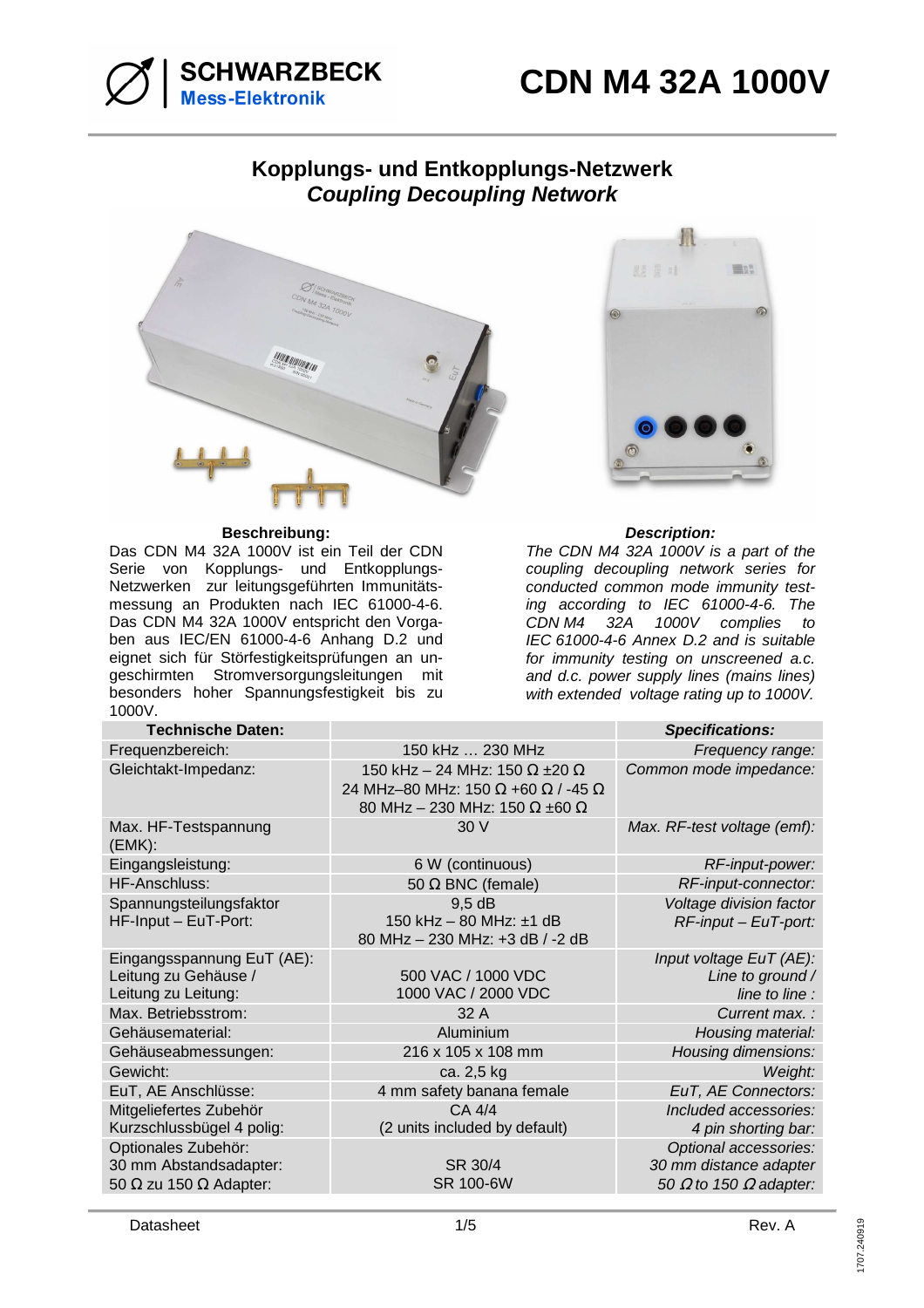

Das CDN M4 32A 1000V ist für Messungen an wechsel- und gleichspannungsbetriebenen Geräten bis 32 A Stromaufnahme vorgesehen. Der Frequenzbereich umfasst 150 kHz bis 230 MHz. Im Bild 5 wird das Prinzipschaltbild gezeigt.

Alle CDNs erfüllen die Anforderungen der Normen IEC 61000-4-6 und werden mit individuellen Prüfprotokollen für die Gleichtaktimpedanz und dem Spannungsteilungsmaß ausgeliefert. Weitere typische Messdiagramme sind in Bild 3 und 4 enthalten.

Zur Überprüfung oder Kalibrierung des Messaufbaus sind diverse optional erhältliche Zubehörteile verfügbar.

## **Wichtiger Hinweis.**

**Die Kurzschlussbügel dürfen niemals verwendet werden, wenn das CDN mit dem Stromversorgungsnetz verbunden ist!** 

Parallel zu den AE-seitigen Kondensatoren sind jeweils 2 MΩ Entladewiderstände enthalten.

Die Erdung zum Messaufbau erfolgt über die leitende Grundplatte des CDN. Zusätzlich ist auf der AE-Seite ein M4 Schraubanschluss und alternativ eine 4 mm Buchse zur Erdung vorgesehen. Zur Befestigung des CDN's sind vier 6 mm Nuten auf der nicht lackierten Grundplatte vorhanden.

Prinzipiell sind gegenüberliegende Anschlüsse miteinander verbunden, verwenden die gleiche Buchsenfarbe und können für beliebige Phasen verwendet werden.

Zur Erhöhung der Betriebssicherheit sind die netzspannungsführenden Anschlüsse als Sicherheitsbuchsen ausgeführt. Es wird empfohlen, für eigene Adapter spezielle 4 mm Sicherheitsstecker zu verwenden. Diese sind optional erhältlich.

The CDN M4 32A 1000V is intended to inject common mode disturbance signals to power supply or mains lines (unscreened) in the frequency range from 150 kHz to 230 MHz. The circuitry schematics is shown in Fig. 5.

All CDNs comply to the requirements of IEC 61000-4-6. Each CDN comes with individually measured data and a calibration certificate for the common mode impedance and the voltage division factor. Further typical data can be found in fig. 3 and fig. 4.

A variety of calibration adapters and other accessories are available as options.

## **Important Note:**

**The optional shorting adapters must not be used if the CDN is connected to mains!** 

The capacitors at the AE-side are equipped with 2  $M\Omega$  discharging resistors.

The connection to ground can be accomplished using the ground plane of the CDN. Additionally there is a M4 thread located at the AE side to ground as well as a 4 mm socket to connect the device to ground. The CDN is equipped with 4 mounting notches of 6 mm width at the baseplate.

Corresponding terminals are always located in opposite position and can be recognized by the terminal color. They can be used for any phase.

To improve the operational safety the mains voltage-carrying connections are carried out as security sockets. We recommend to use special 4 mm security plugs if you plan to design your own adapters. Those connectors can be purchased optionally.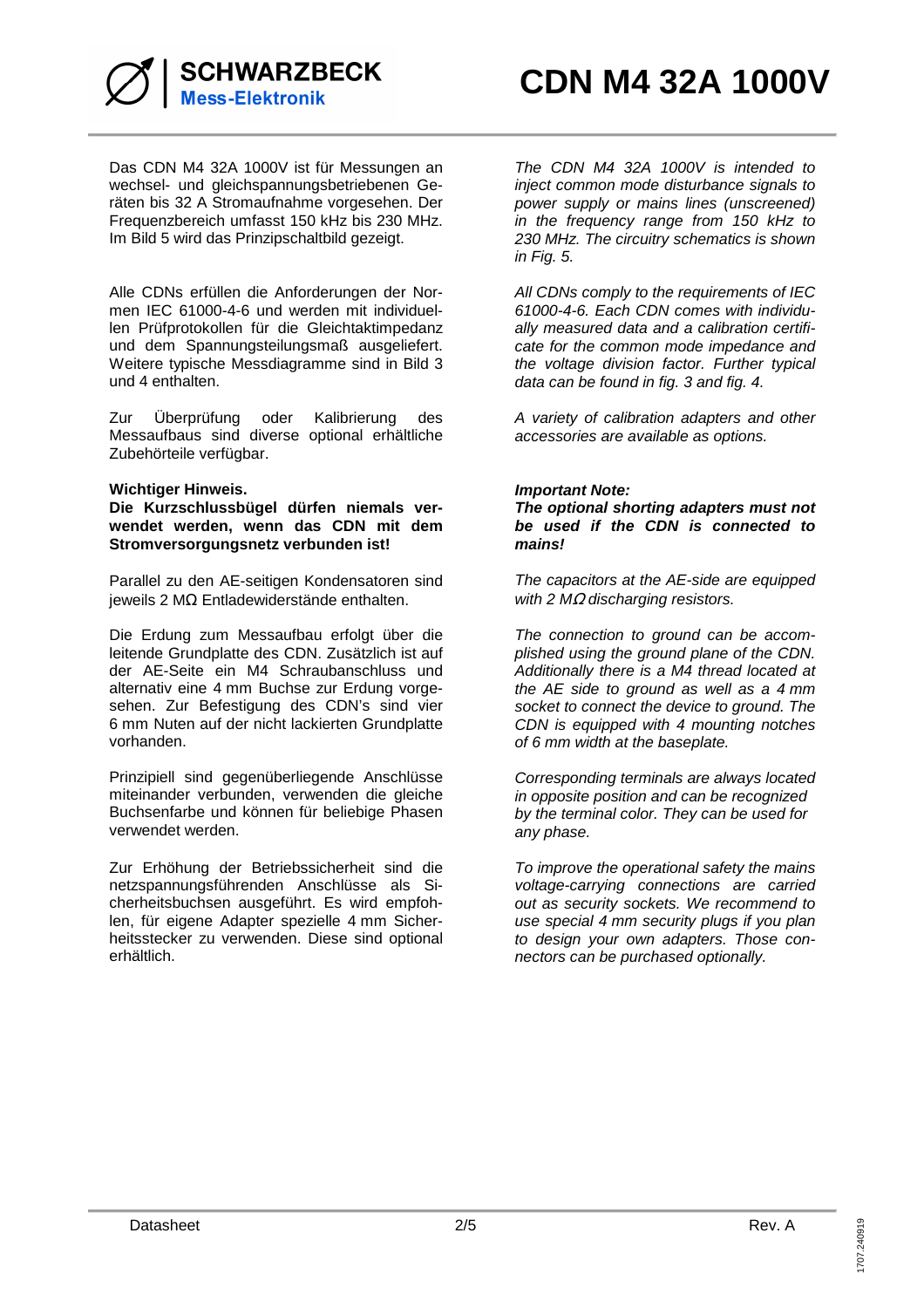**CDN M4 32A 1000V**



**Bild 1: typ. EuT Gleichtakt Impedanz Fig. 1: typ. EuT common mode impedance** 



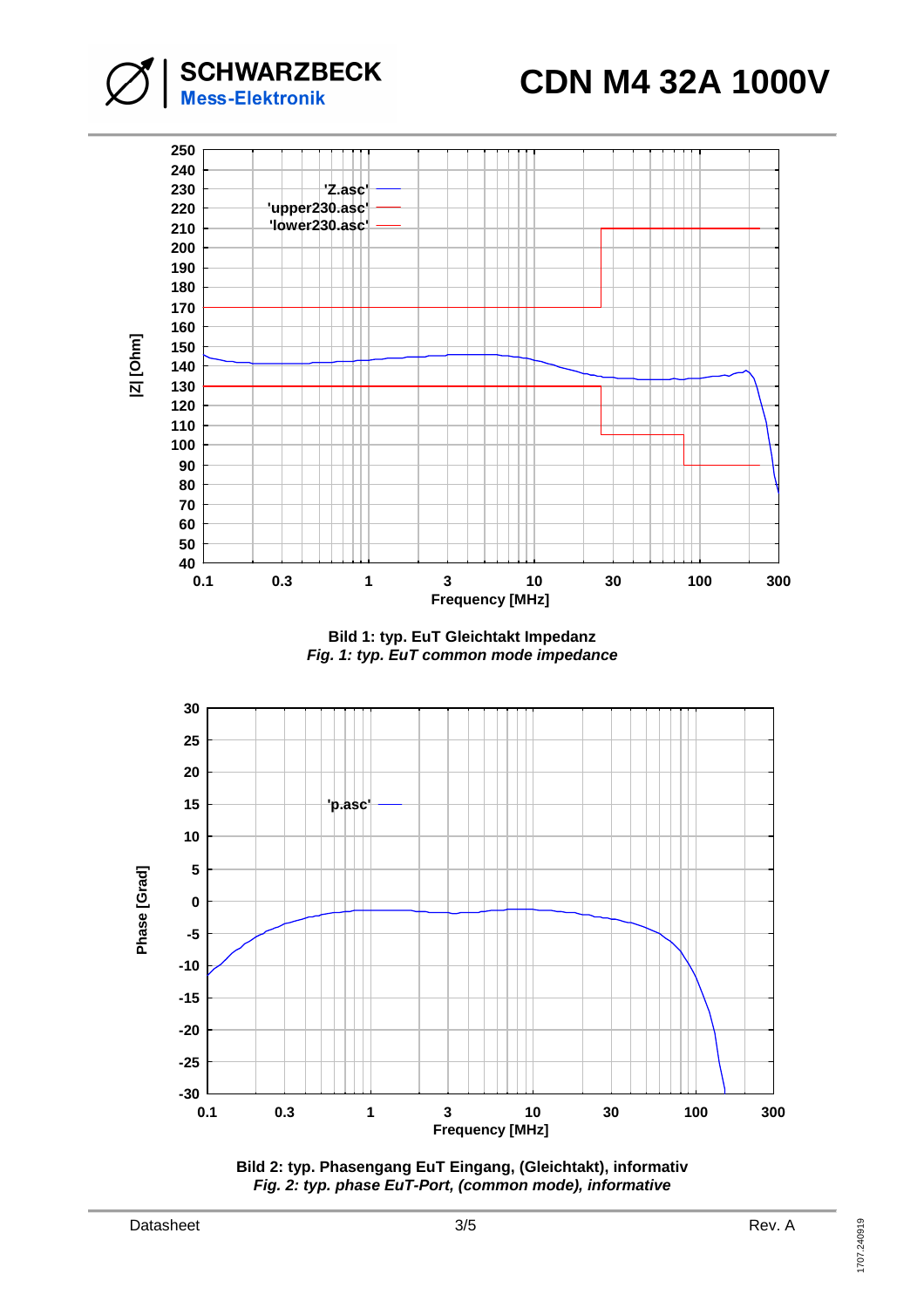**CDN M4 32A 1000V**





**Bild 3: typ. Spannungsteilungsfaktor HF-Port zu EuT-Port Fig. 3: typ. voltage division factor RF-port to EuT-port**